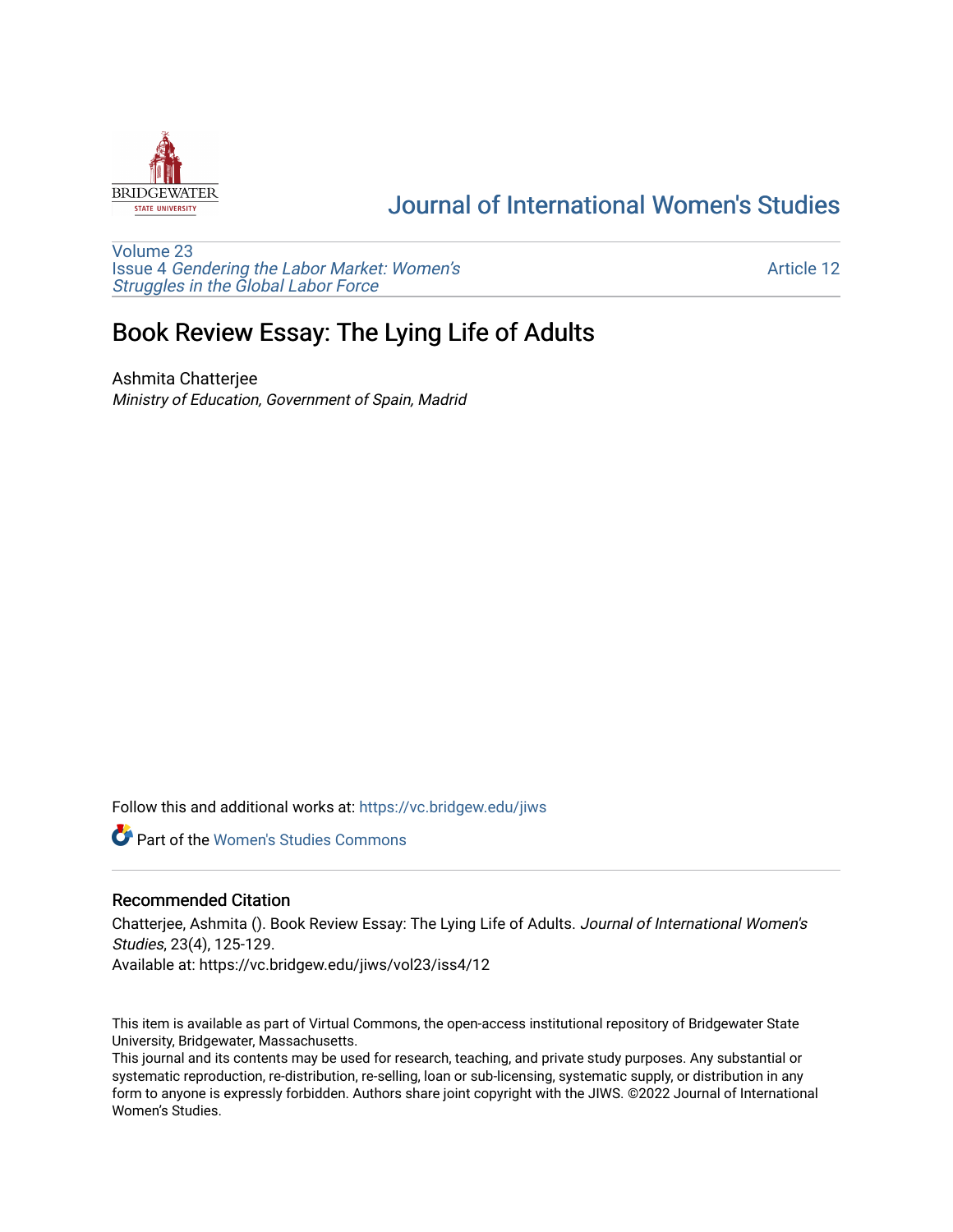## **Book Review Essay:** *The Lying Life of Adults<sup>1</sup>*

Ashmita Chatterjee<sup>2</sup>

Elena Ferrante's Naples is a space to be left behind, a centrifugal vortex which propels characters outwards by instilling in almost all of them a desperate desire to leave. The narrative stratification of the city along clearly demarcated social and economic lines creates a claustrophobic experience, compounded by the fact that the desire to leave is not always supplemented by the material means to escape. The characters most preoccupied with this feat – Lenù, the writer-narrator of the Neapolitan Quartet consisting of Ferrante's four novels *My Brilliant Friend, The Story of a New Name, Those Who Leave and Those Who Stay,* and *The Story of the Lost Child*, and Giovanna, the writer-narrator of *The Lying Life of Adults* – share more than their proclivities and professions. Both use their writing as a clarifying means to wade through the sludge of violence in Ferrante's Naples. At the implied time of writing, both women have moved on and away; yet their narratives begin at the beginning, marking a decisive return to the oppressive bell jar of Neapolitan life. Like the Neapolitan quartet, Ferrante's latest novel is a return to the origin story.

*The Lying Life of Adults* (translated by Ann Goldstein) is bleak, turbulent and forceful. Lined with people who are socially successful and ethically bankrupt, Ferrante's twisted bildungsroman is an incision into another kind of Neapolitan squalor, the obverse of the Naples of *My Brilliant Friend* (2011). It charts the growth and largely isolated journey of Giovanna Trada from ages twelve to sixteen, where her initiation into adulthood is characterised by isolating experiences and humiliating realisations. For Giovanna, the life of adulthood is marked by the recognition that the authoritative and intellectual adults in her life are ordinary, opportunistic liars, steeped in boilerplate marital drama, scrambling in the wake of the unpleasant consequences of their own callousness.

At the very top of Via San Giacomo dei Capri, Giovanna lives within the circumference of a comfortable bourgeois social circle. With her closest friends – sisters Angela and Ida – she shares an education, a cultural milieu and political ideology. The narrative events snowball when Giovanna overhears her father Andrea say she is taking on the face of her aunt Vittoria, who works as a maid. The word 'ugly' is absent, but the association is immediate because Vittoria is a woman in whom "ugliness and spite were combined to perfection" (14). As the word litters the narrative, its reception evolves dramatically. Ugliness becomes the glue between characters separated by social hierarchies, and cuts through the sheen of affected sophistication over Giovanna's nuclear world, drawing her into the vastly different socioeconomic space of the Neapolitan industrial area. Giovanna decides to see her aunt to assess the truth of her father's barb, and this meeting becomes the needle which unthreads the entire tapestry of the bourgeois Neapolitan life she has known.

Ferrante's new novel is a desolate departure from the Neapolitan Quartet: at its heart, the latter is about the inextricable trajectories of its protagonists Lila and Lenù, bound together, each taking turns to decide who amongst the pair is the eponymous brilliant friend. *The Lying Life of Adults* on the other hand is a journey undertaken alone. The novel reverses the trope of the overarching narrative ghost of friendship from the Neapolitan Quartet where the writer and her subject-friend remain conjoined till the very end. The relationships and friendships Giovanna forms are neither substantial nor inextricable from her. Her story is one of singularity, insularity

<sup>1</sup> Ferrante, E. (2020). *The Lying Life of Adults.* London, U.K.: Europa Editions.

<sup>&</sup>lt;sup>2</sup> Ashmita Chatterjee is an Assistant in the Ministry of Education, Government of Spain, Madrid. Email: [ashmita94@gmail.com](mailto:ashmita94@gmail.com)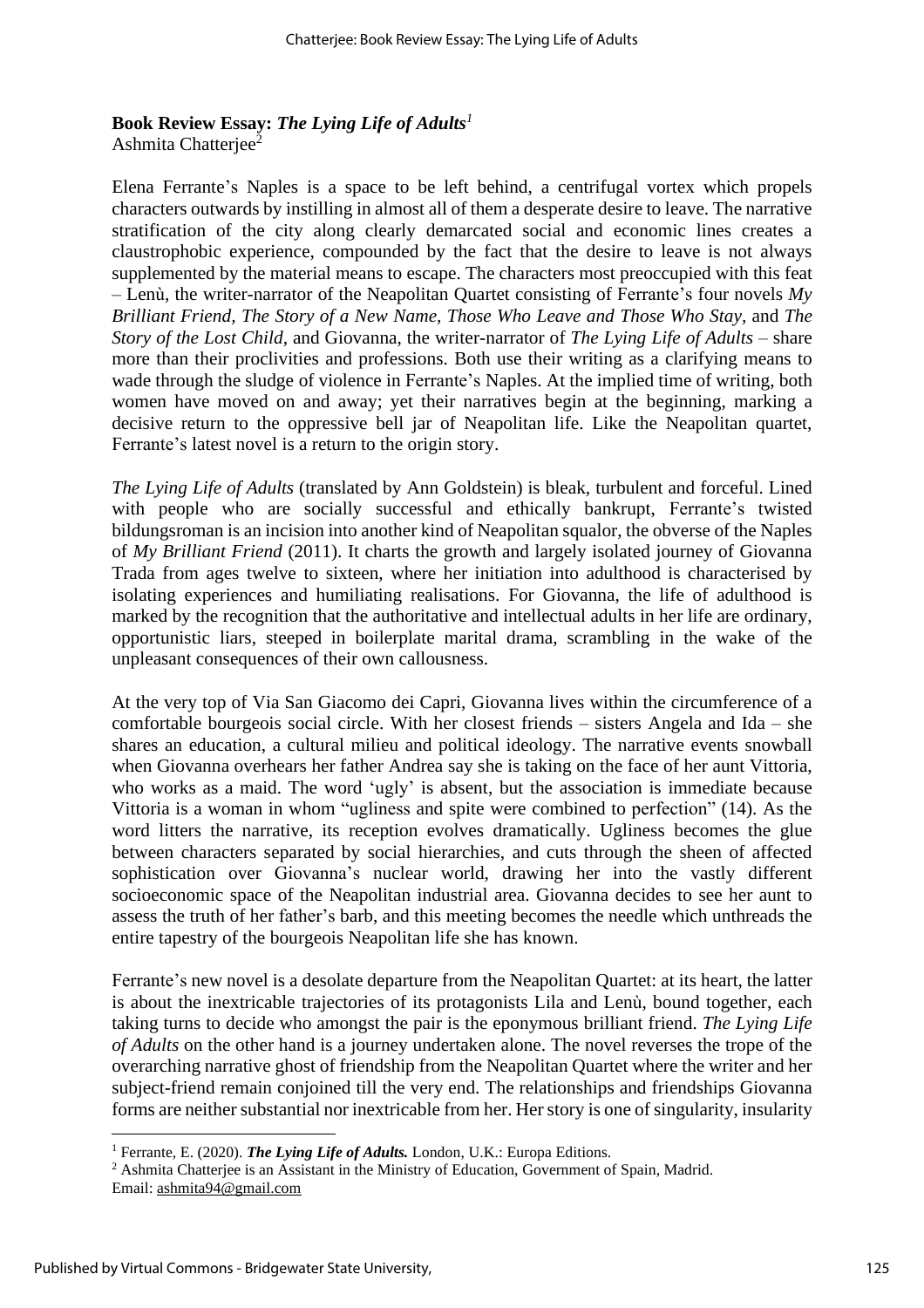and the struggle to navigate a world that is unreceptive to her evolving internal life and its unfamiliar processes.

Giovanna's solitary navigation through the tangles created by the adults in her life result in what Ann Goldstein translates as 'estrangement'. The focal note of this novel is this essential estrangement that Giovanna finds growing in her, a vehicle of self-discovery and at the same time, alienation. Her coming-of-age is mired in lies and familial disputes which exacerbate her loneliness and isolation. But estrangement also serves a clarifying purpose. The further Giovanna is removed from the recognisable coordinates of her life, the more clearly she understands her own insignificance within the internal drama of the adults who shape her reality. She becomes attuned to the ways in which power operates and shifts hands, across class and gender. "The power that we require must be so solid and active that we can do without the sanction of men altogether", writes Ferrante in an essay about female authorship for *The New York Times.* The discarding of this sanction is the teleology of Giovanna's narrative growth, mapping her rejection of the male gaze in its various forms. As a child who moulded herself into the shape of her parents' approval, the twelve-year-old Giovanna is anxious for her father's casual adoration because it is evidence of "how indispensable [she] was to him" (12). The anxiety of fungibility catalyses Giovanna's estrangement, disillusionment and ultimate departure, disentangling her from the phantasma of her superficially perfect life. She gradually gains perspective on her place within a broader socio-political matrix and begins to drift away from her desire for her father's affection. She no longer recognizes his scent when he embraces her, and this estrangement thrills her (42). Her father becomes the antithesis of her very being – she sets out to erase his footprint from her mannerisms and carefully crafts herself into an antagonistic model of defiance.

Giovanna has been brought up to be proud to have been born female (25), but one of the most brutal and transformative lessons she learns is how easily male authority makes women onedimensional and the ways in which men occupy and modulate the lives of women. That men exert a distant control over women is metaphorised by the totemic bracelet, one of the more unsubtle motifs weaved into the narrative. This bracelet, stolen by Vittoria's married lover Enzo from his mother-in-law and given to Vittoria, is actually intended by Vittoria for Giovanna. Instead it travels from Giovanna's father Andrea to his lover Costanza, who returns it to Giovanna, from where it travels to Vittoria and then Giuliana and so on. This bracelet weaves together wives and their husbands' lovers and children into a single a web monitored by male authority that operates from below the surface, leaving Giovanna to ponder upon the power that men have, "even the most small-minded, even over courageous and violent women like [her] aunt" (273-4). When Andrea charms her school principal, the emptiness of his edict about holding men responsible for their actions is jarring. Giovanna feels the force of the futility of her upbringing, and she is "ashamed to have been born female, to be destined to be treated like that by a man even if [she] was well educated, even if [she] occupied an important position" (210). It is not her mother Nella, Enzo's wife Margherita or even Vittoria but Giovanna who sees with blinding clarity what even the best of men, including her father, are capable of, and how their sharpest betrayals are excused as products of a mythical, grand passion. This is the destination *The Lying Life of Adults* concerns itself with – the rusting of the shining armour that these unknightly men wear as their "dazzling authority" is steadily dulled (49). What is apotheosized as transcendental suffering at the altar of men's whims is simply women suffering because men are wanting in integrity. To Giovanna who returns to write her story, these men probably wouldn't matter; an important formative aspect of her becoming an adult is leaving these men behind, physically and emotionally.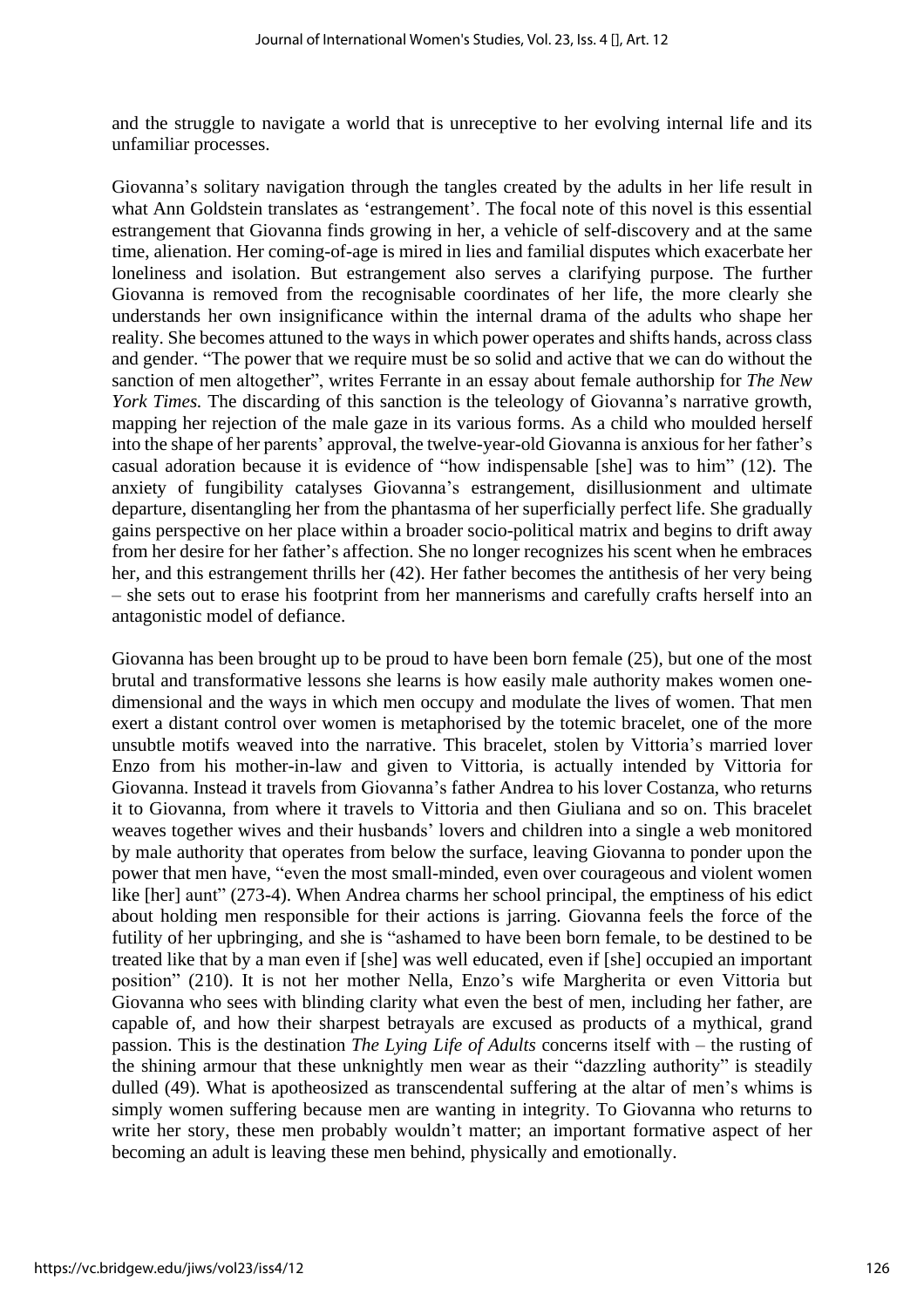One of the ways in which power manifests in the novel is through the rotating and amorphous idea of ugliness. Ferrante's narratives are riddled with archetypal men – the distant and feckless father, the intellectual love interest, the prurient neighbourhood boys. In *The Lying Life of Adults,* renditions of these men contribute in varying degrees to Giovanna believing herself ugly or otherwise. Strung along between men who find her ugly and beautiful, Giovanna is left "hovering between the two superlatives, puzzled." (58). In a striking divergence from the robust duo of Lila and Lenù whose trajectories are intricately wound together, Giovanna and her self-worth appear to be at the mercy of the whimsical judgement of the men in her life.

Ugliness becomes the dominating leitmotif in Ferrante's version of Naples – the callous violence, the moral and physical squalor that suffocates anyone who fails to leave it behind, parents and acquaintances who become manacles around aspirations of social mobility. The central complication of the narrative springs from the fact of a father finding his daughter ugly, a complexity Ferrante has previously meditated upon. Struck by Flaubert's *Madame Bovary,* Ferrante claims to have found herself reflected in Emma Bovary's daughter Berthe.<sup>3</sup> The insecurity of an adolescent Giovanna who overhears her father comment on her ugliness is an echo of Ferrante's superimposition of Emma's disgust for her child on to Ferrante's own mother, "All my life since then, I've wondered whether my mother, at least once, with Emma's words precisely—the same terrible words—thought, looking at me, as Emma does with Berthe: C'est une chose étrange comme cette enfant est laide! ('It's strange how ugly this child is!')" (*Frantumaglia* 196). Emma Bovary finds herself echoed in *The Story of a New Name* (2013)*.* "Nothing ever works out for me, look how ugly he is, it upsets me just to look at him, let alone touch him", Pinuccia complains grimly about her baby.<sup>4</sup> She believes her son's ugliness is an inheritance from the Cerullo family because "that whole family is ugly" (*New Name* 311). Like Pinuccia, who locates the cause of her child's ugliness not in herself but wholly in the Cerullo side of the family, Andrea locates Giovanna's ugliness in Vittoria. He doesn't see himself as a possible agent of the ugliness which manifests in his daughter, even though he is the direct link between Giovanna and Vittoria.

Like the Neapolitan Quartet, *The Lying Life of Adults* too draws a clear thread between beauty and the utilization of talent. The supposed onset of ugliness overlaps a fall in Giovanna's academic performance. The scholarly girl who is adjudged pretty is quickly stripped off of all adulation when she cannot fructify her talent within the blueprint of scholastic merit. When Giovanna overhears her father imply that she is ugly, she clamours to find ways to reverse that judgement. She believes that if she can improve her grades, she "would be pretty again, too, and good" (22). Vittoria bitterly explains, "For [Andrea] if you haven't gone to school you're nobody" (54). Andrea's reliance on institutional education is so extensive that he equates individual attributes of beauty or goodness with the acquirement of education. It deludes him into thinking himself not only exceptional but also ethical, even when carrying on an extramarital relationship with his wife's friend for fifteen years. The pronouncement of ugliness becomes a function of meritocracy, and is reserved not for those who demonstrate it most obviously but for those without scholarly aptitudes or opportunities.

Ugliness surpasses simple physicality; in the novel, it functions as a composite manifestation of emotions or moods. Angela reassures Giovanna that she is not ugly but only appears so when under a certain emotional marquee. In *Ugly Feelings,* Sianne Ngai (2005) theorizes that emotions like envy, paranoia, disgust, anxiety, irritation, and what she calls 'stuplimity' serve

<sup>3</sup> Ferrante, Elena. *Frantumaglia*. Translated by Ann Goldstein, (New York: Europa Editions, 2016) 195.

<sup>4</sup> Ferrante, Elena. *The Story of a New Name*. Translated by Ann Goldstein (New York: Europa Editions, 2013) 311.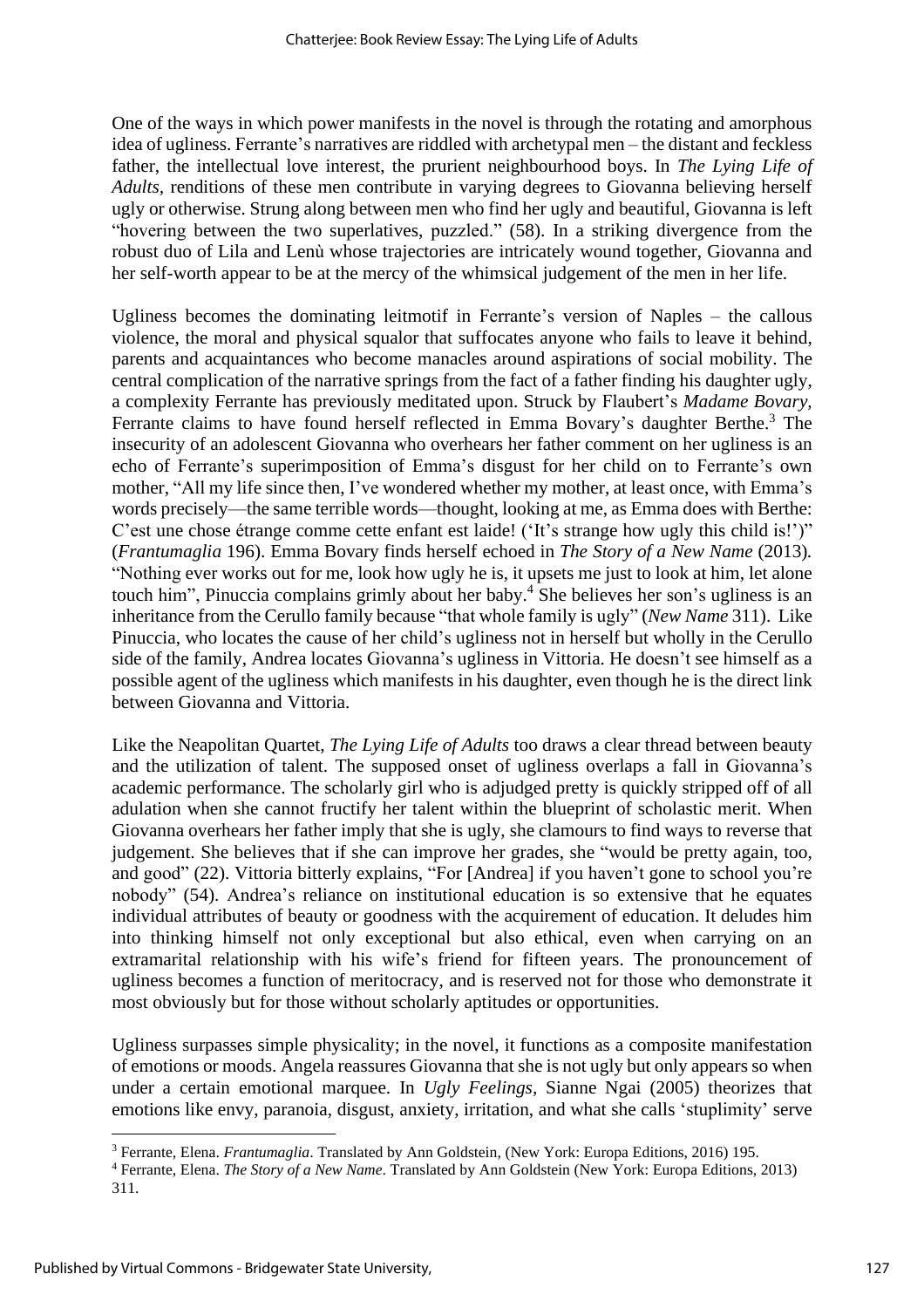as moments of critical insight into the larger machinery of social disquiet from which sprouts personal disquiet. They are diagnostic of intricate levels of social injustice and alienation, but since they are also liminal to objective political materiality on the one hand, and subjective emotional terrains on the other, they have traditionally not been considered grandiose enough to be examined or memorialised in literature.

In the *The Lying Life of Adults*, these supposedly minor emotions find no literary or political catharsis, and therefore on a microcosmic level, they burst forth on the faces of the characters who have to confront and manage them. It is no surprise then that Andrea summarizes these complexities as 'ugly' – the teacher who is immersed in grander passions and whose actions are attributed to "his grand reasons, his pain and suffering" does not have the vocabulary to compute the smaller indignities of becoming an adolescent, or the sensitivity to understand the effects of Giovanna's pubescent changes on her mental landscape (162). His lack of receptivity and complete self-absorption nurture Giovanna's estrangement, which leads her to realise what a "small frail man" he is, and how little integrity the adults in her life are capable of (243). This realisation, although freeing, is also painful, that the people she admires and emulates are the seeds of the rot. The more estranged Giovanna becomes, the more readily she befriends her ugliness, wielding it to cut through the murky tint over her cultivated perception of the world. After meeting with the principal, Andrea remarks again on how beautiful Giovanna's hair is, but she is no longer enthralled by that approval. It clangs jarringly, a narrative checkpoint that traces the full depth of Giovanna's movement away from her origins and the weight of "the judgment of relatives and friends, their values, their wanting [her] to be consistent with what they imagined themselves to be" (259). Giovanna's abstracted ugliness is a fount of clarity. Her world and its people are demystified, and she accepts that her face has "no harmony, just like Vittoria's. But the mistake had been to make it a tragedy" (258).

Ferrante's examination of the structural machinery of class and gender has always been ferocious, and her latest novel is no exception. Her scrutiny does not spare her characters – irrespective of gender, they are complicit in patriarchal power structures, which posits Ferrante as a crucial writer and critic whose feminism disentangles systems of power rather than facile distinctions between genders. *The Lying Life of Adults* enables Giovanna to find the one thing she doesn't have, in the midst of all conceivable material comfort – a voice. While ugliness is a major preoccupation in the novel, Ferrante uses Giovanna to unfold the ways in which to understand what constitutes ugliness, investing it with power and individualism. Giovanna is the one who comes to understand what the lying adults in her life do not – ugliness is not skindeep.

### **References**

Ferrante, Elena. "Elena Ferrante: A Power of Our Own." *The New York Times*, The New York Times, 17 May 2019, [www.nytimes.com/2019/05/17/opinion/elena-ferrante-on-women](http://www.nytimes.com/2019/05/17/opinion/elena-ferrante-on-women-power.html.%2520Accessed%252023%2520August%25202021)[power.html. A](http://www.nytimes.com/2019/05/17/opinion/elena-ferrante-on-women-power.html.%2520Accessed%252023%2520August%25202021)ccessed 23 August 2021.

*---. Frantumaglia*. Translated by Ann Goldstein, Europa Editions, 2016.

---. *My Brilliant Friend*. Translated by Ann Goldstein, Europa Editions, 2012.